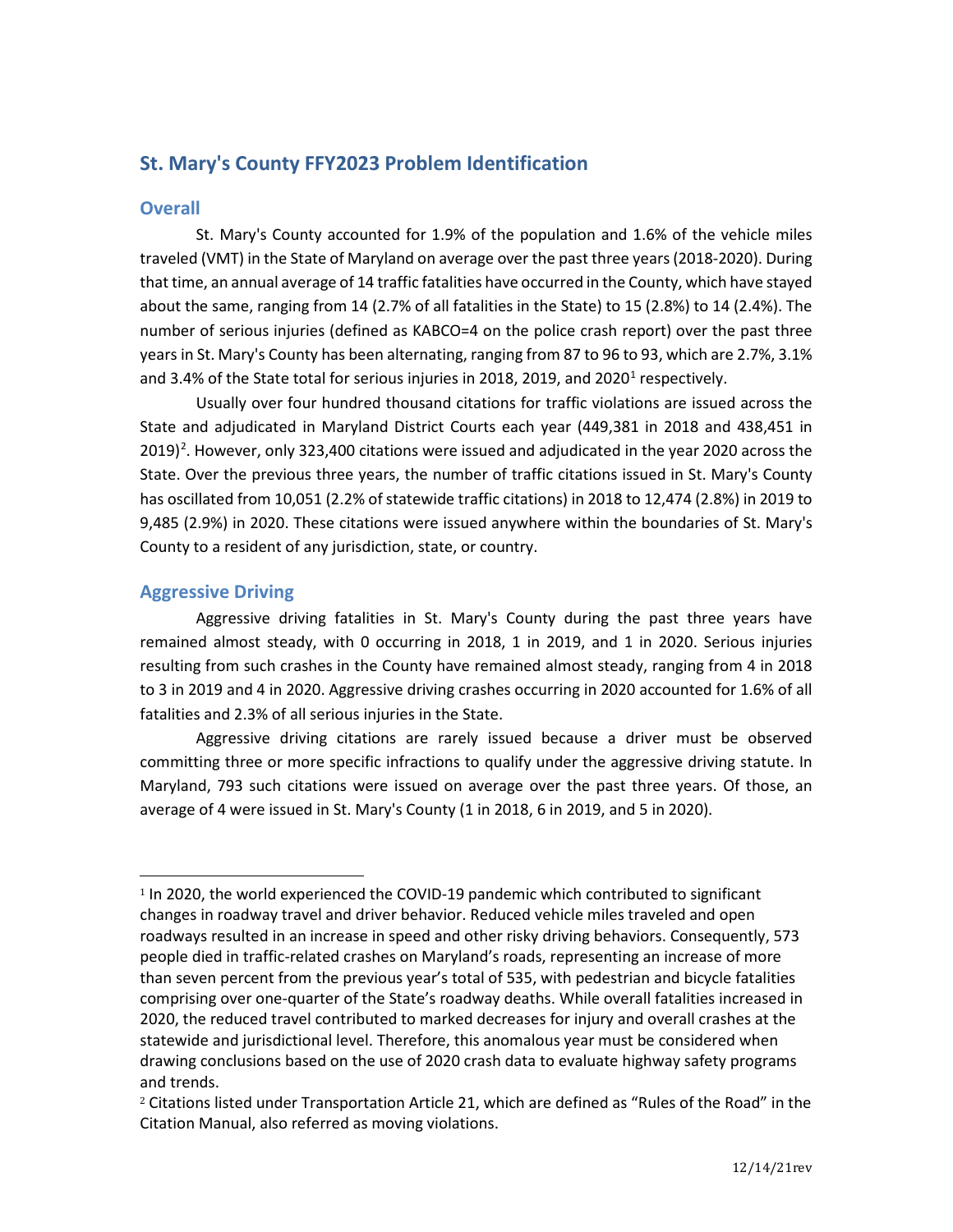### **Distracted Driving**

Since 2018, there have been an annual average of about 7 distracted driving fatalities occurring in St. Mary's County. In 2020, distracted driving in the County added 5 deaths to the State's distracted driving fatalities, a point on a trend that has leveled after a decrease over the previous three years (10 in 2018 and 6 in 2019). Serious injuries resulting from distracted driving crashes in the County have fluctuated over the past three years, from 53 in 2018 (3.3% of all distracted driving serious injuries in the State) to 61 in 2019 (4.1% of all) to 49 in 2020 (4.0% of all). In 2020, 35.7% of all fatalities and 52.7% of all serious injuries recorded in St. Mary's County resulted from distracted driving crashes.

Distracted driving citations issued in Maryland during the past three years have decreased significantly, ranging from 33,655 in 2018 to 33,978 in 2019 and 19,450 in 2020. During the same period, distracted driving citations issued in St. Mary's County have seen a significant decrease, ranging from 790 in 2018 to 673 in 2019 and 579 in 2020. As a proportion of the distracted driving citations issued statewide, those handed out in the County accounted for 2.3% in 2018, 2.0% in 2019 and 3.0% in 2020.

### **Impaired Driving**

Over the past three years, an average of 5 impaired driving fatalities occurred per year in St. Mary's County. Fatalities from such crashes have leveled after a decrease, ranging from 8 (5.7% of all impaired driving fatalities in Maryland) in 2018 to 4 (2.6% of all) in 2019 to 3 (2.5% of all) in 2020. Serious injuries resulting from such crashes in the County over the same time period have leveled after an increase, ranging from 7 in 2018 (1.5% of all impaired driving serious injuries in the State) to 14 in 2019 (2.9% of all) to 13 in 2020 (2.9% of all). In 2020, 21.4% of all fatalities and 14.0% of all serious injuries in St. Mary's County resulted from impaired driving crashes, compared to 21.1% of all fatalities and 16.4% of all serious injuries from impaired driving crashes occurring throughout the State.

Impaired driving relates to driving while impaired by alcohol and/or drugs or controlled dangerous substances. Several citations may be issued at the point of an encounter with an impaired driver. Therefore, all judicial figures related to impaired driving will be quantified using arrests, not individual citations. Impaired driving arrests have steeply decreased in Maryland over the past three years, from 18,403 in 2018 to 18,279 in 2019 to 13,651 in 2020. During the same period, impaired driving arrests have increased and then decreased in St. Mary's County, ranging from 400 in 2018 to 499 in 2019 to 424 in 2020. As a proportion of impaired driving arrests in the State, the number of impaired driving arrests in the County accounted for 2.2% in 2018, 2.7% in 2019, and 3.1% in 2020. Of the impaired arrests in the County in 2020, 4.0% were of older drivers (ages 65+) while 2.1% were of younger drivers (ages 16-20).

### **Speeding**

During the past three years, St. Mary's County averaged 1 speeding related fatality per year, which have remained relatively constant over that time: 0 in 2018, 1 in 2019 and 2 in 2020. Serious injuries resulting from such crashes in the County over the past three years have remained constant, ranging from 7 in 2018 to 7 in 2019 and 8 in 2020. In 2020, 1.8% of statewide speeding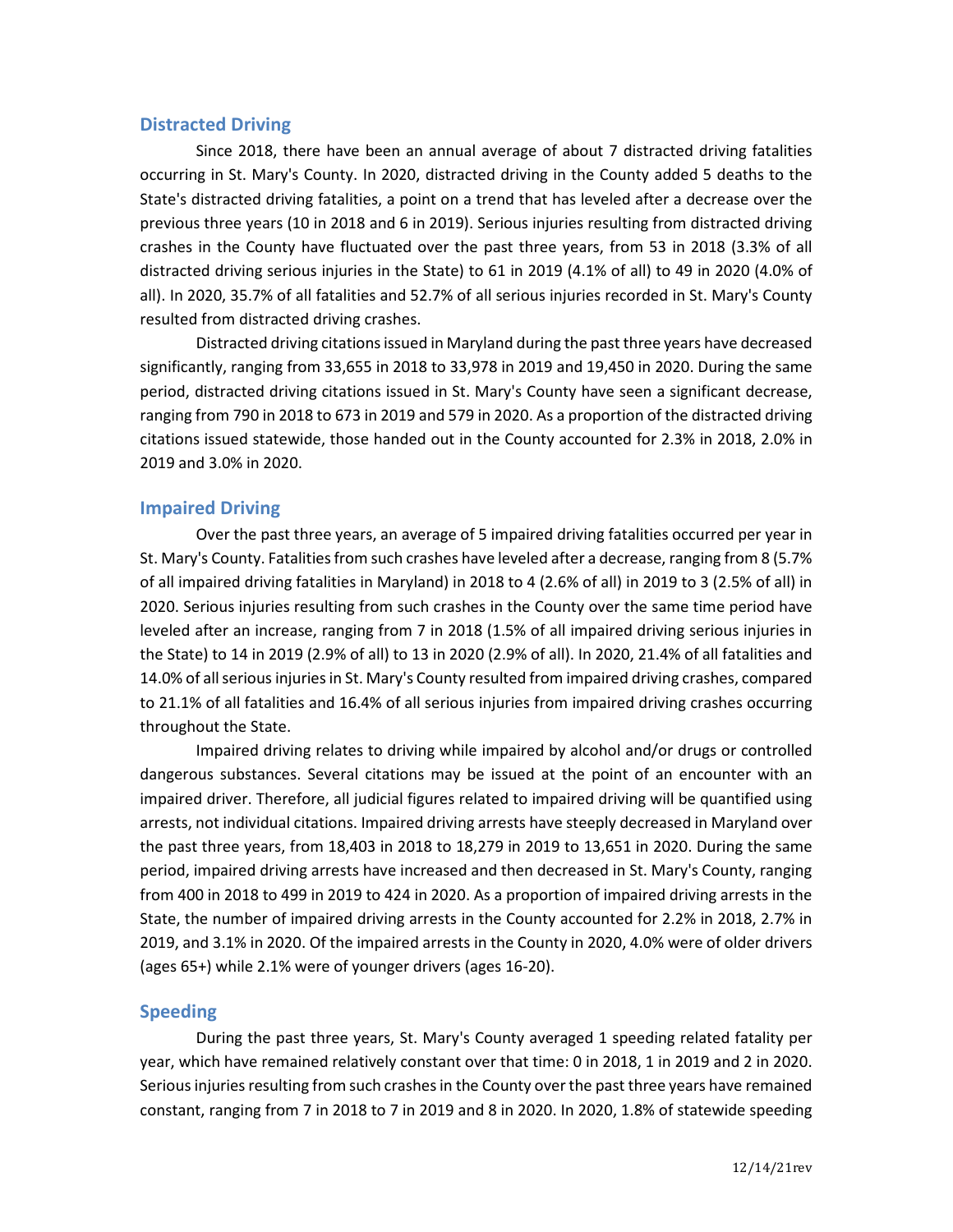related fatalities and 2.7% of statewide speeding related serious injuries resulted from crashes in St. Mary's County. Over the same year, 14.3% of all fatalities and 8.6% of all serious injuries recorded in St. Mary's County were the result of crashes involving driving speed.

Speeding citations are very common even though those adjudicated through the District Court do not include automated enforcement. Speeding citations issued in St. Mary's County have seesawed over the past three years, with 5,860 (3.0% of statewide speeding citations), 7,901 (4.3% of statewide), and 5,767 (3.8% of all) issued in 2018, 2019, and 2020, respectively. Statewide speeding citations have steeply decreased over the same three years: 195,649, 182,213, and 151,419. Speeding citations comprised 60.8% of all St. Mary's County citations in 2020.

#### **Non-motorists**

Non-motorists are defined here as pedestrians (on foot) and bicyclists. Pedestrian fatalities in St. Mary's County have stayed the same over the previous three years, from 2 (2018) to 2 (2019) to 2 (2020), while serious injuries have decreased and leveled off, ranging from 10 (2018) to 7 (2019) to 6 (2020). The occurrence of bicyclist fatalities in St. Mary's County has been infrequent, with 0 in 2018, 0 in 2019, and 0 in 2020, while serious injuries to bicyclists have stayed about the same, ranging from 3 in 2018 to 1 in 2019 to 2 in 2020.

Very few non-motorist citations are issued throughout the State, to either the pedestrian or the motor vehicle driver. Typically, more violations are issued to drivers, and in St. Mary's County 0 were issued to drivers against pedestrians or bicyclists in 2020, while 2 were issued to pedestrians or bicyclists that year. As a proportion of statewide totals (933 and 235), those numbers represent 0.0% and 0.9%, respectively, in 2020.

### **Motorcycles**

Motorcycle rider fatalities have been steady over the past three years in St. Mary's County, ranging from 2 (2018) to 2 (2019) to 2 (2020). Serious injuries to motorcyclists have been alternating, ranging from 9 (2018) to 5 (2019) to 8 (2020). The 2020 figures account for 2.6% of motorcycle rider fatalities and 2.5% of rider serious injuries that occurred in the State.

Maryland has had a universal helmet law in place for several decades, consequently the incidence of unhelmeted motorcyclists involved in a crash is low. The State has averaged 7 unhelmeted motorcycle rider fatalities per year over the past three years, therefore, unhelmeted motorcycle fatalities in St. Mary's County have been rare (an average of 0 per year). However, 2 seriously injured riders in St. Mary's County were unhelmeted in 2020, which is 2.3% of the State total (compared to 3 in 2018 and 0 in 2019).

### **Older Drivers**

In Maryland, older driver safety programs focus on drivers of age 65 years or older. The data presented here on fatalities and serious injuries include any person involved in a crash with an older driver. Older drivers were involved in crashes that resulted in an average of 94 fatalities in Maryland each year (85 in 2018, 105 in 2019 and 91 in 2020). During that time, serious injuries resulting from these crashes in Maryland have seen a significant decrease, ranging from 518 in 2018 to 512 in 2019 to 381 in 2020. Fatal crashes involving older drivers in St. Mary's County